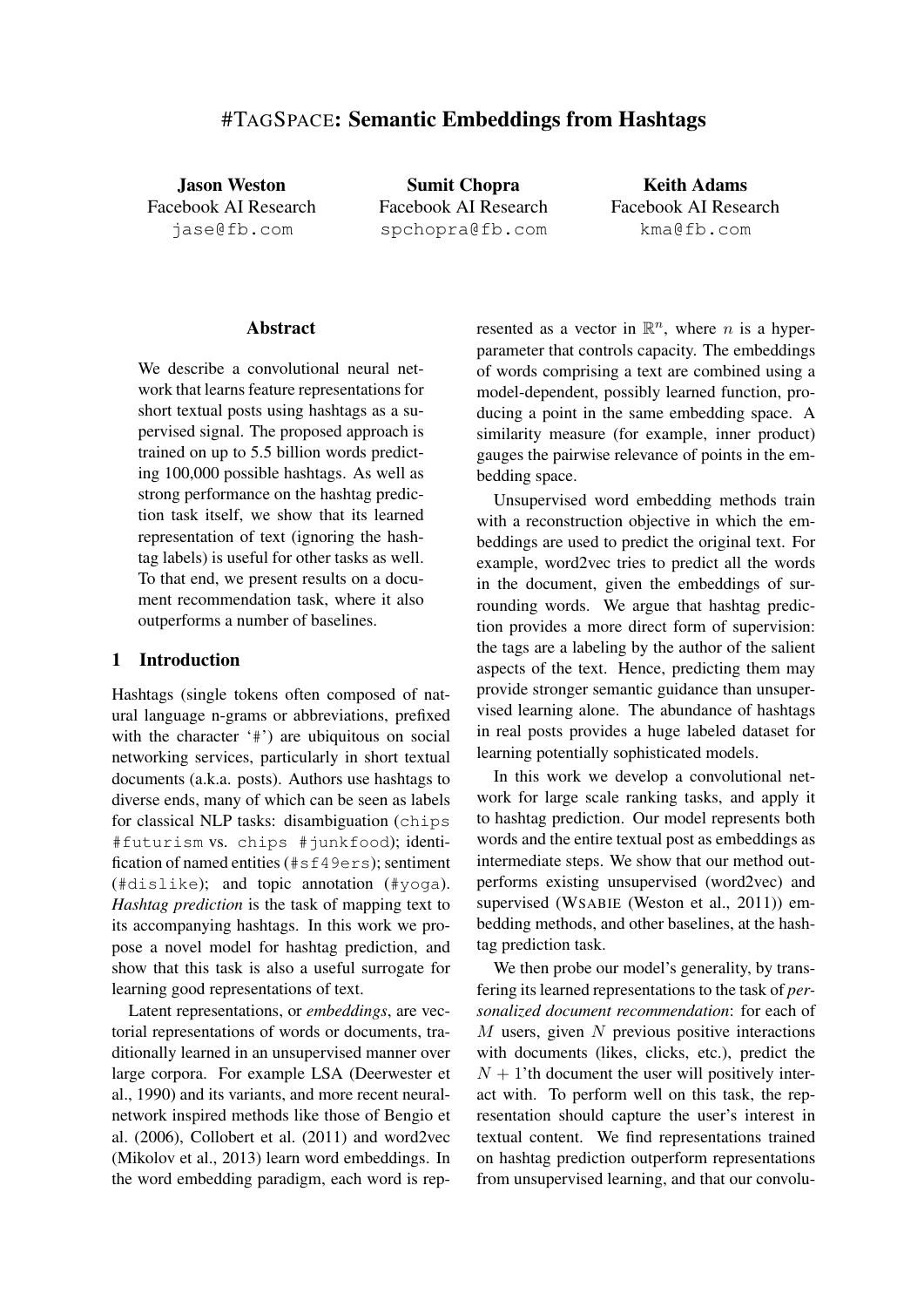

Figure 1: #TAGSPACE convolutional network  $f(w, t)$  for scoring a (document, hashtag) pair.

tional architecture performs better than WSABIE trained on the same hashtag task.

# 2 Prior Work

Some previous work (Davidov et al., 2010; Godin et al., 2013; She and Chen, 2014) has addressed hashtag prediction. Most such work applies to much smaller sets of hashtags than the 100,000 we consider, with the notable exception of Ding et al. (2012), which uses an unsupervised method.

As mentioned in Section 1, many approaches learn unsupervised word embeddings. In our experiments we use word2vec (Mikolov et al., 2013) as a representative scalable model for unsupervised embeddings. WSABIE (Weston et al., 2011) is a supervised embedding approach that has shown promise in NLP tasks (Weston et al., 2013; Hermann et al., 2014). WSABIE is shallow, linear, and ignores word order information, and so may have less modeling power than our approach.

Convolutional neural networks (CNNs), in which shared weights are applied across the input, are popular in the vision domain and have recently been applied to semantic role labeling (Collobert et al., 2011) and parsing (Collobert, 2011). Neural networks in general have also been applied to part-of-speech tagging, chunking, named entity recognition (Collobert et al., 2011; Turian et al., 2010), and sentiment detection (Socher et al., 2013). All these tasks involve predicting a limited (2-30) number of labels. In this work, we make use of CNNs, but apply them to the task of ranking a very large set of tags. We thus propose a model and training scheme that can scale to this class of problem.

# 3 Convolutional Embedding Model

Our model #TAGSPACE (see Figure 1), like other word embedding models, starts by assigning a ddimensional vector to each of the l words of an input document  $w_1, \ldots, w_l$ , resulting in a matrix of size  $l \times d$ . This is achieved using a matrix of  $N \times d$  parameters, termed the lookup-table layer (Collobert et al., 2011), where  $N$  is the vocabulary size. In this work  $N$  is  $10^6$ , and each row of the matrix represents one of the million most frequent words in the training corpus.

A convolution layer is then applied to the  $l \times d$ input matrix, which considers all successive windows of text of size  $K$ , sliding over the document from position 1 to l. This requires a further  $Kd \times H$  weights and H biases to be learned. To account for words at the two boundaries of the document we also apply a special padding vector at both ends. In our experiments  $K$  was set to 5 and H was set to 1000. After the convolutional step, a tanh nonlinearity followed by a max operation over the  $l \times H$  features extracts a fixedsize  $(H$ -dimensional) global feature vector, which is independent of document size. Finally, another tanh non-linearity followed by a fully connected linear layer of size  $H \times d$  is applied to represent the entire document in the original embedding space of d-dimensions.

Hashtags are also represented using ddimensional embeddings using a lookup-table. We represent the top 100,000 most frequent tags. For a given document  $w$  we then rank any given hashtag  $t$  using the scoring function:

$$
f(w,t) = e_{conv}(w) \cdot e_{lt}(t)
$$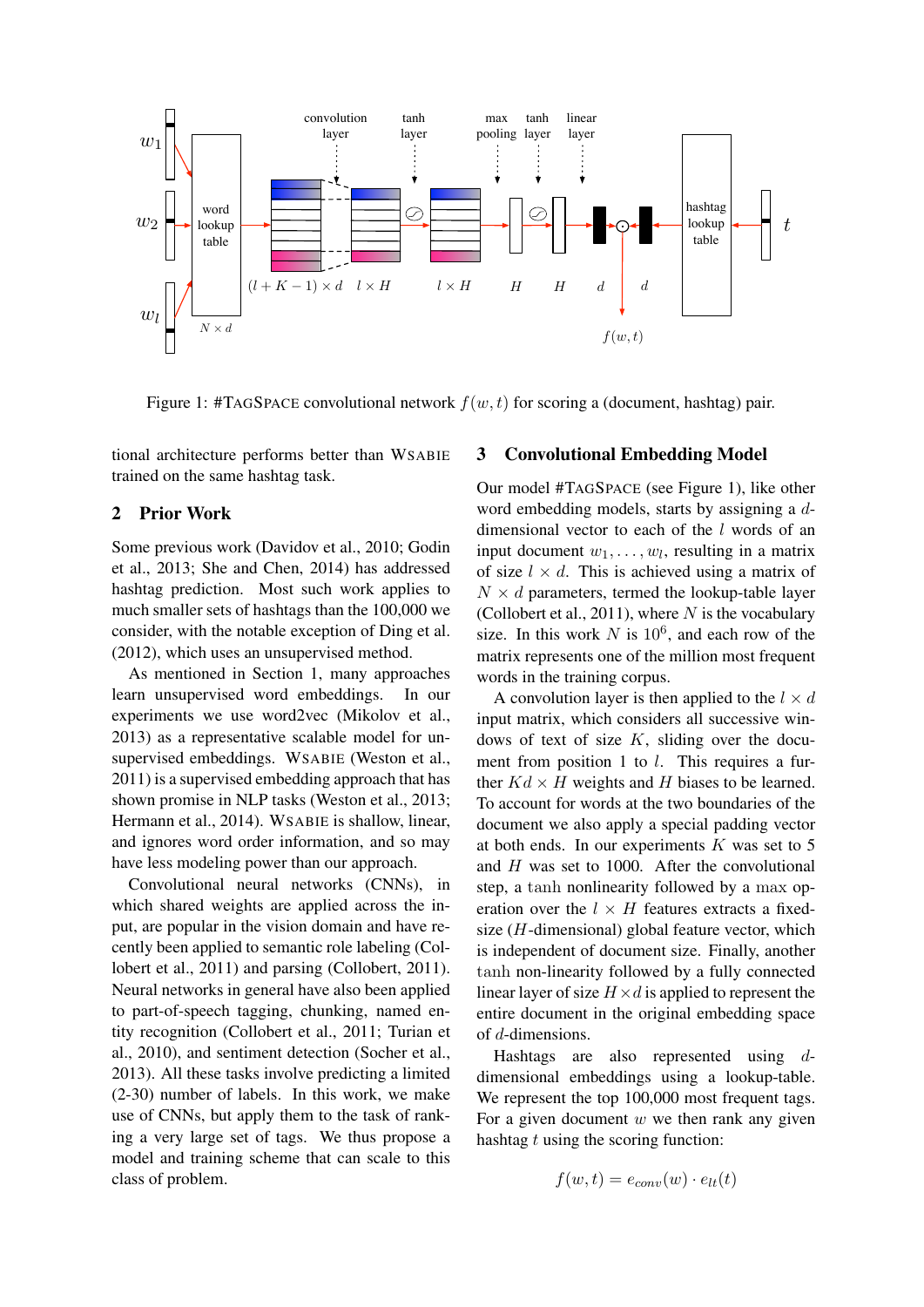where  $e_{conv}(w)$  is the embedding of the document by the CNN just described and  $e_{lt}(t)$  is the embedding of a candidate tag  $t$ . We can thus rank all candidate hashtags via their scores  $f(w, t)$ , largest first.

To train the above scoring function, and hence the parameters of the model we minimize a ranking loss similar to the one used in WSABIE as a training objective: for each training example, we sample a positive tag, compute  $f(w, t^+)$ , then sample random tags  $\bar{t}$  up to 1000 times until  $f(w,\bar{t}) > m + f(w,t^+),$  where m is the margin. A gradient step is then made to optimize the pairwise hinge loss:

$$
\mathcal{L} = \max\{0, m - f(w, t^+) + f(w, \overline{t})\}.
$$

We use  $m = 0.1$  in our experiments. This loss function is referred to as the WARP loss in (Weston et al., 2011) and is used to approximately optimizing the top of the ranked list, useful for metrics like precision and recall  $@k$ . In particular, the search for a negative candidate tag means that more energy is spent on improving the ranking performance of positive labels already near the top of the ranked list, compared to only randomly sampling of negatives, which would optimize the average rank instead.

Minimizing our loss is achieved with parallel stochastic gradient descent using the hogwild algorithm (Niu et al., 2011). The lookup-table layers are initialized with the embeddings learned by WSABIE to expedite convergence. This kind of 'pre-training' is a standard trick in the neural network literature, see e.g. (Socher et al., 2011).

The ranking loss makes our model scalable to 100,000 (or more) hashtags. At each training example only a subset of tags have to be computed, so it is far more efficient than a standard classification loss that considers them all.

# 4 Experiments

#### 4.1 Data

Our experiments use two large corpora of posts containing hashtags from a popular social network.<sup>1</sup> The first corpus, which we call *people*, consists of 201 million posts from individual user accounts, comprising 5.5 billion words.

The second corpus, which we call *pages*, consists of 35.3 million page posts, comprising 1.6

| Dataset | Posts<br>(millions) | Words<br>(billions) | Top 4 tags                                  |
|---------|---------------------|---------------------|---------------------------------------------|
| Pages   | 35.3                | 1.6                 | #fitness,<br>#beauty,<br>#luxury, #cars     |
| People  | 201                 | 5.5                 | #FacebookIs10,<br>#tbt.<br>#love.<br>#happy |

Table 1: Datasets used in hashtag prediction.

billion words. These posts' authorial voice is a public entity, such as a business, celebrity, brand, or product. The posts in the pages dataset are presumably intended for a wider, more general audience than the posts in the people dataset. Both are summarized in Table 1.

Both corpora comprise posts between February 1st and February 17th, 2014. Since we are not attempting a multi-language model, we use a simple trigram-based language prediction model to consider only posts whose most likely language is English.

The two datasets use hashtags very differently. The pages dataset has a fatter head, with popular tags covering more examples. The people dataset uses obscure tags more heavily. For example, the top 100 tags account for 33.9% of page tags, but only 13.1% of people tags.

#### 4.2 Hashtag prediction

The hashtag prediction task attempts to rank a post's ground-truth hashtags higher than hashtags it does not contain. We trained models on both the people and page datasets, and collected precision at 1, recall at 10, and mean rank for 50,000 randomly selected posts withheld from training. A further 50,000 withheld posts are used for selecting hyperparameters. We compare #TAGSPACE with the following models:

Frequency This simple baseline ignores input text, always ranking hashtags by their frequency in the training data.

#words This baseline assigns each tag a static score based on its frequency plus a large bonus if it corresponds to a word in the input text. For example, on input "crazy commute this am", #words ranks #crazy, #commute, #this and #am highest, in frequency order.

Word2vec We trained the unsupervised model of Mikolov et al. (2013) on both datasets, treating hashtags the same as all other words. To ap-

<sup>&</sup>lt;sup>1</sup>Both corpora were de-identified during collection.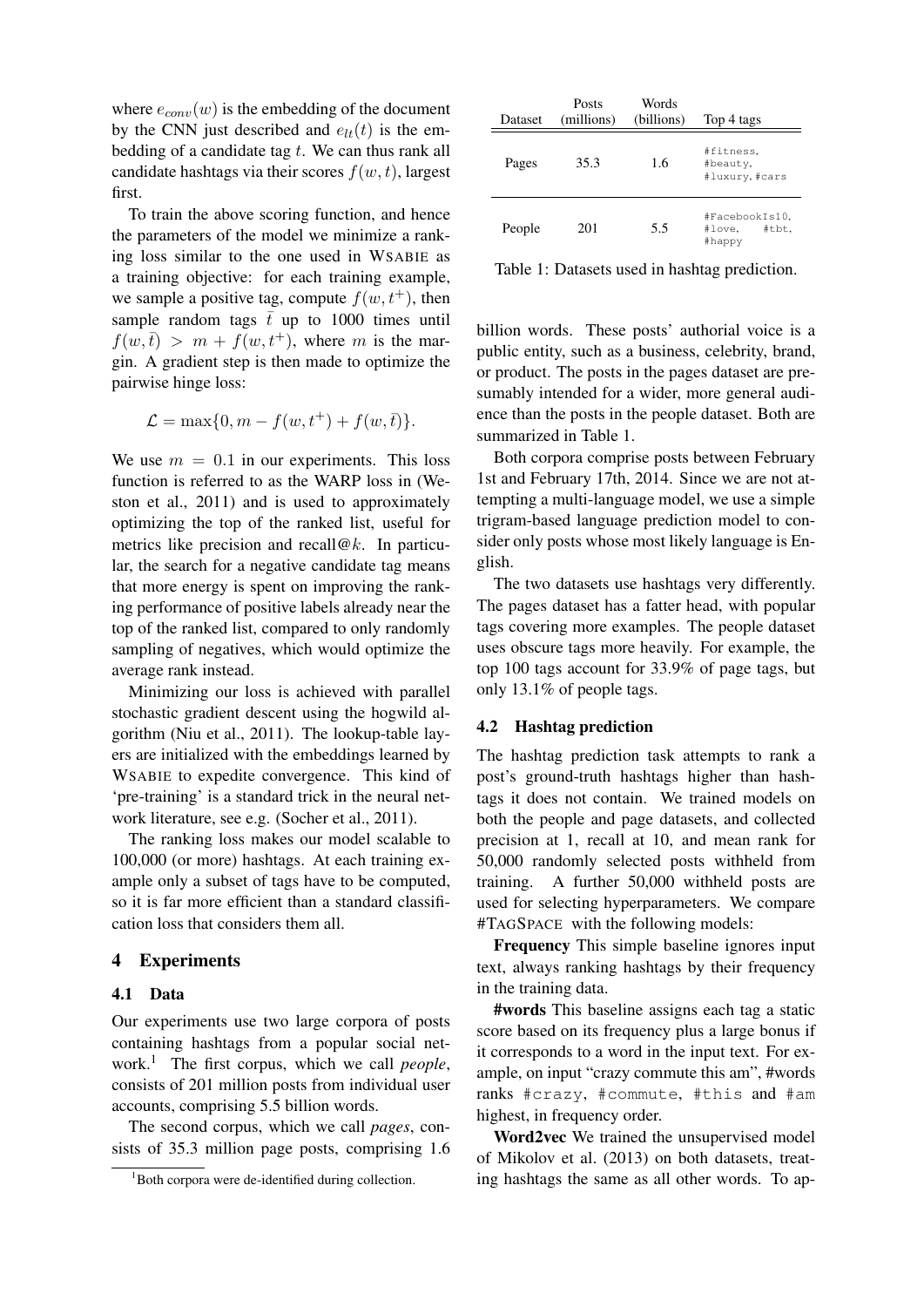| Crazy commute this am,                 | #nyc, #snow, #puremichigan, #snowday, #snowstorm,                  |
|----------------------------------------|--------------------------------------------------------------------|
| was lucky to even get in to work.      | #tubestrike, #blizzard, #commute, #snowpocalypse, #chiberia        |
| This can't go on anymore,              | #samelove, #equalrights, #equality, #equalityforall, #loveislove,  |
| we need marriage equality now!         | #lqbt, #marriageequality, #noh8, #qayrights, #qaymarriage          |
| Kevin spacey what a super hottie :)    | #houseofcards, #hoc, #houseofcardsseason2, #season2, #kevinspacey, |
|                                        | #frankunderwood, #netflix, #suits, #swoon, #hubbahubba             |
| Went shopping today and found a really | #mango, #shopping, #heaven, #100happydays, #yummy,                 |
| good place to get fresh mango.         | #lunch, #retailtherapy, #yum, #cravings, #wholefoods               |
| Went running today --                  | #running, #ouch, #pain, #nopainnogain, #nike                       |
| my feet hurt so much!                  | #marathontraining, #sore, #outofshape, #nikeplus, #runnerproblems  |
|                                        |                                                                    |
| Wow, what a goal that was,             | #arsenal, #coyq, #ozil, #afc, #arsenalfc                           |
| just too fast, Mesut Ozil is the best! | #lfc, #ynwa, #mesut, #qunners, #ucl                                |
| Working really hard on the paper       | #thestruggle, #smh, #lol, #collegelife, #homework                  |
| all last night.                        | #sad, #wtf, #confused, #stressed, #work                            |
| The restaurant was too expensive       | #ripoff, #firstworldproblems, #smh, #fail, #justsaying             |
| and the service was slow.              | #restaurant, #badservice, #food, #middleclassproblems, #neveragain |
| The restaurant had great food          | #dinner, #restaurant, #yum, #food, #delicious                      |
| and was reasonably priced.             | #stuffed, #goodtimes, #foodporn, #yummy, #winning                  |
| He has the longest whiskers,           | #cat, #kitty, #meow, #cats, #catsofinstagram                       |
| omg so sweet!                          | #crazycatlady, #cute, #kitten, #catlady, #adorable                 |

Table 2: #TAGSPACE (256 dim) predictions for some example posts.

ply these word embeddings to ranking, we first sum the embeddings of each word in the text (as word2vec does), and then rank hashtags by similarity of their embedding to that of the text.<sup>2</sup>

WSABIE (Weston et al., 2011) is a supervised bilinear embedding model. Each word and tag has an embedding. The words in a text are averaged to produce an embedding of the text, and hashtags are ranked by similarity to the text embedding. That is, the model is of the form:

$$
f(w,t) = w^{\top}U^{\top}Vt
$$

where the post  $w$  is represented as a bag of words (a sparse vector in  $\mathbb{R}^N$ ), the tag is a one-hot-vector in  $\mathbb{R}^N$ , and U and V are  $k \times N$  embedding matrices. The WARP loss, as described in section 3, is used for training.

Performance of all these models at hashtag prediction is summarized in Tables 3 and 4. We find similar results for both datasets. The frequency and #words baselines perform poorly across the board, establishing the need to learn from text. Among the learning models, the unsupervised word2vec performs the worst. We believe this is due to it being unsupervised – adding supervision better optimizes the metric we evaluate. #TAGSPACE outperforms WSABIE at all dimensionalities. Due to the relatively large test sets, the results are statistically significant; for example, comparing #TAGSPACE (64 dim) beats Wsabie (64 dim) for the page dataset 56% of the time, and draws 23% of the time in terms of the rank metric, and is statistically significant with a Wilcoxon signed-rank test.

Some example predictions for #TAGSPACE are given for some constructed examples in Table 2. We also show nearest word embeddings to the posts. Training data was collected at the time of the pax winter storm, explaining predictions for the first post, and Kevin Spacey appears in the show "House of Cards,". In all cases the hashtags reveal labels that capture the semantics of the posts, not just syntactic similarity of individual words.

Comparison to Production System We also compare to a proprietary system in production in Facebook for hashtag prediction. It trains a logistic regression model for every hashtag, using a bag of unigrams, bigrams, and trigrams as the

 $2^2$ Note that the unsupervised Word2vec embeddings could be used as input to a supervised classifier, which we did not do. For a supervised embedding baseline we instead use WS-ABIE. WSABIE trains word embeddings  $U$  and hashtag embeddings  $V$  in a supervised fashion, whereas Word2vec trains them both unsupervised. Adding supervision to Word2vec would effectively do something in-between:  $U$  would still be unsupervised, but V would then be supervised.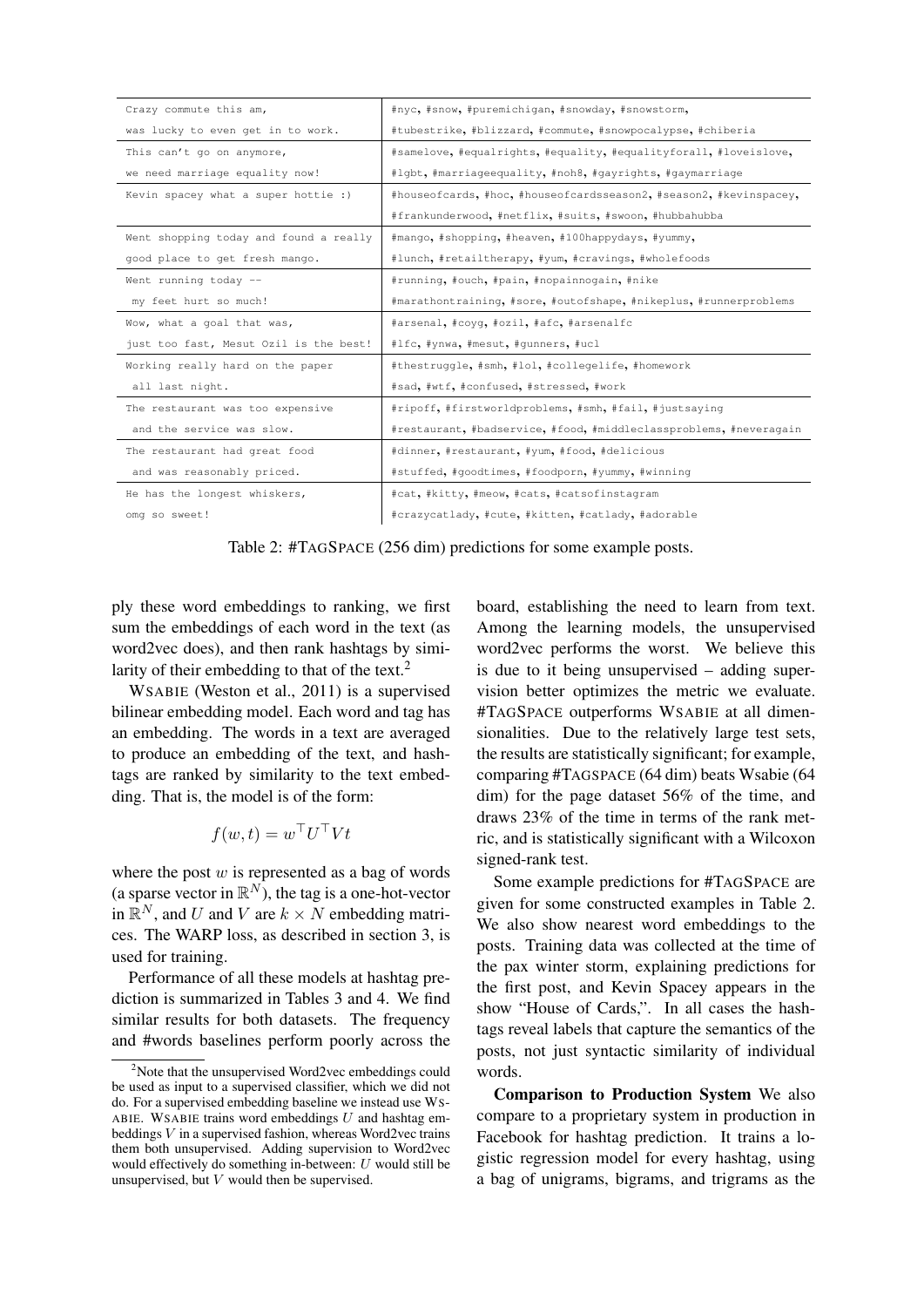| Method          | dim | P@1      | R@10   | Rank  |
|-----------------|-----|----------|--------|-------|
| Freq. baseline  |     | 1.06%    | 2.48%  | 11277 |
| #words baseline |     | $0.90\%$ | 3.01%  | 11034 |
| Word2Vec        | 256 | 1.21%    | 2.85%  | 9973  |
| Word2Vec        | 512 | 1.14%    | 2.93%  | 8727  |
| WSABIE          | 64  | $4.55\%$ | 8.80%  | 6921  |
| WSABIE          | 128 | 5.25%    | 9.33%  | 6208  |
| WSABIE          | 256 | 5.66%    | 10.34% | 5519  |
| WSABIE          | 512 | 5.92%    | 10.74% | 5452  |
| #TAGSPACE       | 64  | 6.69%    | 12.42% | 3569  |
| #TAGSPACE       | 128 | 6.91%    | 12.57% | 3858  |
| #TAGSPACE       | 256 | $7.37\%$ | 12.58% | 3820  |

Table 3: Hashtag test results for people dataset.

| Method          | dim | P@1       | R@10   | Rank  |
|-----------------|-----|-----------|--------|-------|
| Freq. baseline  |     | 4.20%     | 1.59%  | 11103 |
| #words baseline |     | 2.63%     | 5.05%  | 10581 |
| Word2Vec        | 256 | 4.66%     | 8.15%  | 10149 |
| Word2Vec        | 512 | 5.26%     | 9.33%  | 9800  |
| <b>WSABIE</b>   | 64  | 24.45%    | 29.64% | 2619  |
| <b>WSABIE</b>   | 128 | 27.47%    | 32.94% | 2325  |
| <b>WSABIE</b>   | 256 | 29.76%    | 35.28% | 1992  |
| WSABIE          | 512 | 30.90%    | 36.96% | 1184  |
| #TAGSPACE       | 64  | 34.08%    | 38.96% | 1184  |
| #TAGSPACE       | 128 | 36.27%    | 41.42% | 1165  |
| #TAGSPACE       | 256 | $37.42\%$ | 43.01% | 1155  |

Table 4: Hashtag test results for pages dataset.

input features. Unlike the other models we consider here, this baseline has been trained using a set of approximately 10 million posts. Engineering constraints prevent measuring mean rank performance. We present it here as a serious effort at solving the same problem from outside the embedding paradigm. On the people dataset this system achieves 3.47% P@1 and 5.33% R@10. On the pages dataset it obtains 5.97% P@1 and 6.30% R@10. It is thus outperformed by our method. However, we note the differences in experimental setting mean this comparison is perhaps not completely fair (different training sets). We expect performance of linear models such as this to be similar to WSABIE as that has been in the case in other datasets (Gupta et al., 2014), but at the cost of more memory usage. Note that models like logistic regression and SVM do not scale well if you have millions of hashtags, which we could handle in our models.

#### 4.3 Personalized document recommendation

To investigate the generality of these learned representations, we apply them to the task of recommending documents to users based on the user's interaction history. The data for this task comprise anonymized day-long interaction histories for a tiny subset of people on a popular social network-

| Method         | dim | P@1      | R@10     | R@50     |
|----------------|-----|----------|----------|----------|
| Word2Vec       | 256 | 0.75%    | 1.96%    | 3.82%    |
| <b>BoW</b>     | -   | 1.36%    | 4.29%    | 8.03%    |
| WSABIE         | 64  | 0.98%    | 3.14%    | $6.65\%$ |
| WSABIE         | 128 | 1.02%    | 3.30%    | 6.71%    |
| WSABIE         | 256 | 1.01%    | 2.98%    | 5.99%    |
| WSABIE         | 512 | 1.01%    | 2.76%    | 5.19%    |
| #TAGSPACE      | 64  | 1.27%    | 4.56%    | 9.64%    |
| #TAGSPACE      | 128 | 1.48%    | 4.74%    | 9.96%    |
| #TAGSPACE      | 256 | $1.66\%$ | $5.29\%$ | 10.69%   |
| WSABIE+ BoW    | 64  | 1.61%    | 4.83%    | $9.00\%$ |
| #TAGSPACE+ BoW | 64  | 1.80%    | 5.90%    | 11.22%   |
| #TagSpace+ BoW | 256 | $1.92\%$ | 6.15%    | 11.53%   |

Table 5: Document recommendation task results.

ing service. For each of the 34 thousand people considered, we collected the text of between 5 and 167 posts that she has expressed previous positive interactions with (likes, clicks, etc.). Given the person's trailing  $n-1$  posts, we use our models to predict the  $n<sup>th</sup>$  post by ranking it against 10,000 other unrelated posts, and measuring precison and recall. The score of the  $n^{th}$  post is obtained by taking the max similarity over the  $n - 1$  posts. We use cosine similarity between post embeddings instead of the inner product that was used for hashtag training so that the scores are not unduly influenced by document length. All learned hashtag models were trained on the people dataset. We also consider a TF-IDF weighted bag-of-words baseline (BoW). The results are given in Table 5.

Hashtag-based embeddings outperform BoW and unsupervised embeddings across the board, and #TAGSPACE outperforms WSABIE. The best results come from summing the bag-of-words scores with those of #TAGSPACE.

# 5 Conclusion

#TAGSPACE is a convolutional neural network that learns to rank hashtags with a minimum of task-specific assumptions and engineering. It performs well, beating several baselines and an industrial system engineered for hashtag prediction. The semantics of hashtags cause #TAGSPACE to learn a representation that captures many salient aspects of text. This representation is general enough to port to the task of personalized document recommendation, where it outperforms other well-known representations.

# Acknowledgements

We thank Ledell Wu and Jeff Pasternak for their help with datasets and baselines.